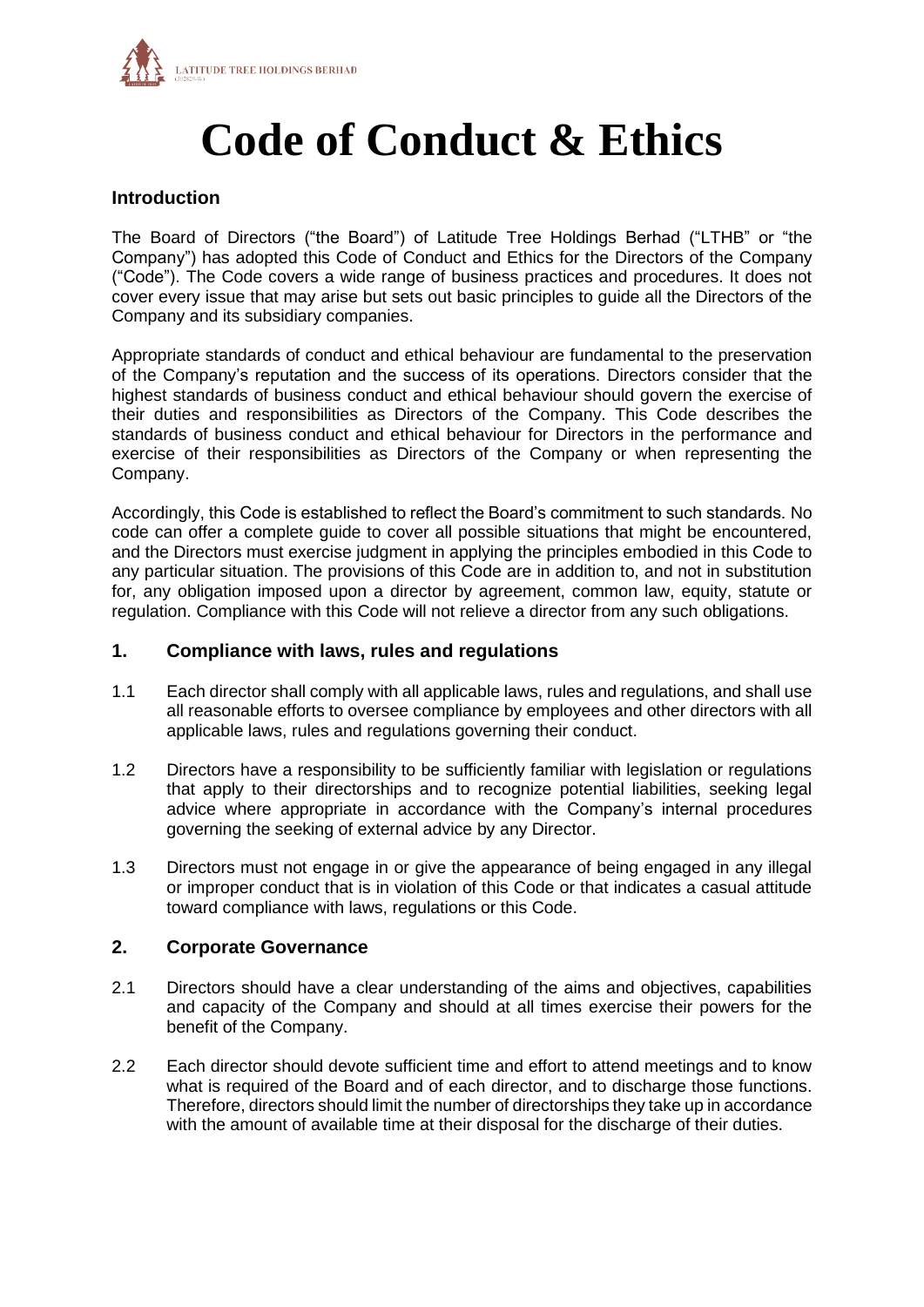

- 2.3 Directors should ensure that at all times, the Company is properly managed and effectively controlled and should insist on being kept informed on all matters of importance to the Company, in order to be effective in corporate management.
- 2.4 Directors should stay abreast of the affairs of the Company and be kept informed of the Company's compliance with relevant legislation and contractual requirements.
- 2.5 A director should be willing to exercise independent judgment and, if necessary, oppose positions which in his or her view, are to the detriment of the Company or are contrary to the best interests of the Company.

# **3. Conduct of Business and Fair Dealing**

- 3.1 No director shall:
	- compete with the Company by providing services to a competitor; whether as an employee, officer or director;
	- profit, or assist others to profit, from confidential information or business opportunities that he/she gains by virtue of his/her directorship of the Company;
	- improperly influence or attempt to influence any business transaction between the Company and another entity, in which a director has a direct or indirect financial interest or acts as an employee, officer or director; or
	- take unfair advantage of any customer, supplier, competitor or other person through manipulation, concealment, misrepresentation of material facts and/or other unfair practice.

### **4. Conflicts of Interest, Corrupt Practices, Unlawful and Unethical Behaviour, and Improper Use of Company Assets**

- 4.1 Every director has a duty to avoid business, financial or other direct or indirect interests or relationships which conflict with the interests of the Company, or which divides his/her loyalty to the Company. Each director must deal at arm's length with the Company and should disclose to the Chairman or Managing Director, any conflict or any appearance of a conflict of interest on his or her part.
- 4.2 Any activity which even appears to present such a conflict must be avoided or terminated unless, after such disclosure to the Board, it is determined that the activity is not harmful to the Company or otherwise improper. The end result of the process of disclosure, discussion and consultation may well be the approval of certain relationships or transactions on the grounds that, despite initial appearances, no conflict in fact exists.
- 4.3 Each director undertakes to comply with all applicable laws, rules and regulations currently in force in Malaysia in relation to corrupt practices, unlawful and unethical behavior, as well as improper use of company assets, including but not limited to the Companies Act 2016, Penal Code (Act 574), the Malaysian Anti-Corruption Commission Act (2009) and the Anti-Money Laundering, Anti-Terrorism Financing and Proceeds of Unlawful Activities Act (2001), as well as all amendments and revisions thereto currently in force in Malaysia.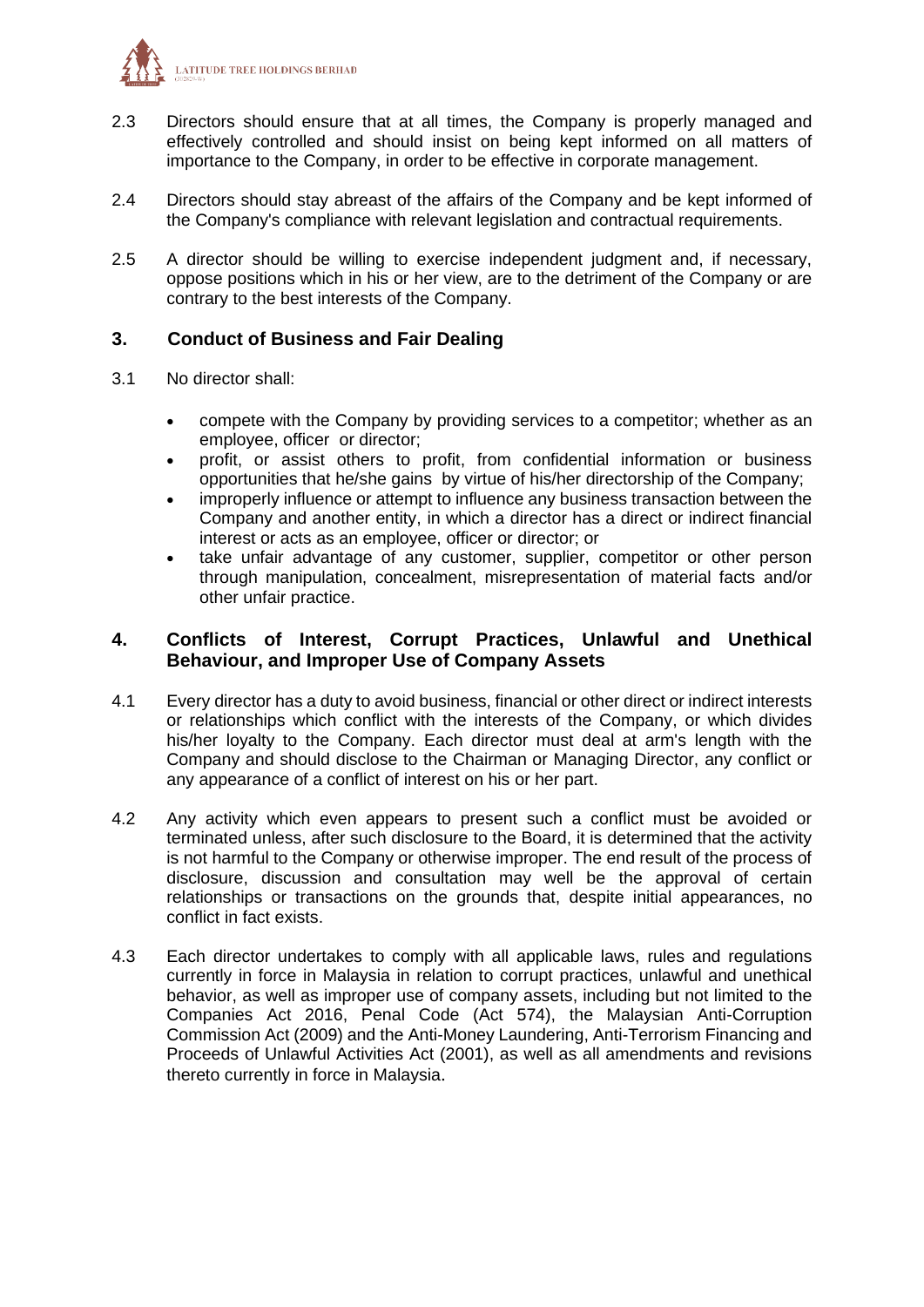

# **5. Use of Non-Public Information and Disclosure (Insider Trading)**

- 5.1 A director who has in his or her possession important information about the Company that has not been disclosed to the public, must keep such information confidential. Directors who have access to confidential information about the Company or any other entity are not permitted to use or share that information for the purposes of trading in the securities of the Company, the securities of the other entity, or for any purpose other than the conduct of the Company's business.
- 5.2 Directors shall maintain the confidentiality of any non-public information obtained in the course of the performance of their duties on behalf of the Company, except when disclosure is authorized or legally mandated.

# **6. Use of Company Funds, Assets and Information**

- 6.1 Each director shall protect the Company's funds, assets and information and shall not use the Company funds, assets or information to pursue personal opportunities or gain.
- 6.2 No Company funds, assets or information shall be used for any unlawful purpose.
- 6.3 No undisclosed or unrecorded funds or assets of the Company shall be established for any purpose.

# **7. Social Responsibilities and the Environment**

- 7.1 The Company shall constantly conceptualises and implements corporate social responsibility programmes and initiatives to minimise environmental impact.
- 7.2 Directors shall be responsible to maintain a safe and healthy workplace by following safety rules and practices and by reporting accidents, injuries and unsafe equipment, practices or conditions. Group related work is performed in a safe manner, free from the influences of alcohol, illegal drugs or controlled substances. The use of alcohol, tobacco or illegal substances inside the workplace is not tolerated.
- 7.3 Directors shall ensure that the activities and the operations of the Company do not harm the interests and wellbeing of society as a whole.
- 7.4 The Company is committed to providing all directors, officers and employees with an environment that respects their basic human rights and is free from discrimination and harassment. Each director is responsible for taking all reasonable precautions to not demonstrate behavior that can be reasonably construed as discriminatory or harassing in nature, whether on grounds of gender, race, religion or sexuality. Directors are encouraged to report all incidents of discrimination and harassment to the Chairman.

# **8. Proper Records and Communication**

- 8.1 Directors must not make or engage in any false record or communication of any kind, whether internal or external, including but not limited to:
	- false expense claims, attendance, production, financial or similar reports and statements.
	- false advertising, deceptive marketing practices or other misleading representations.